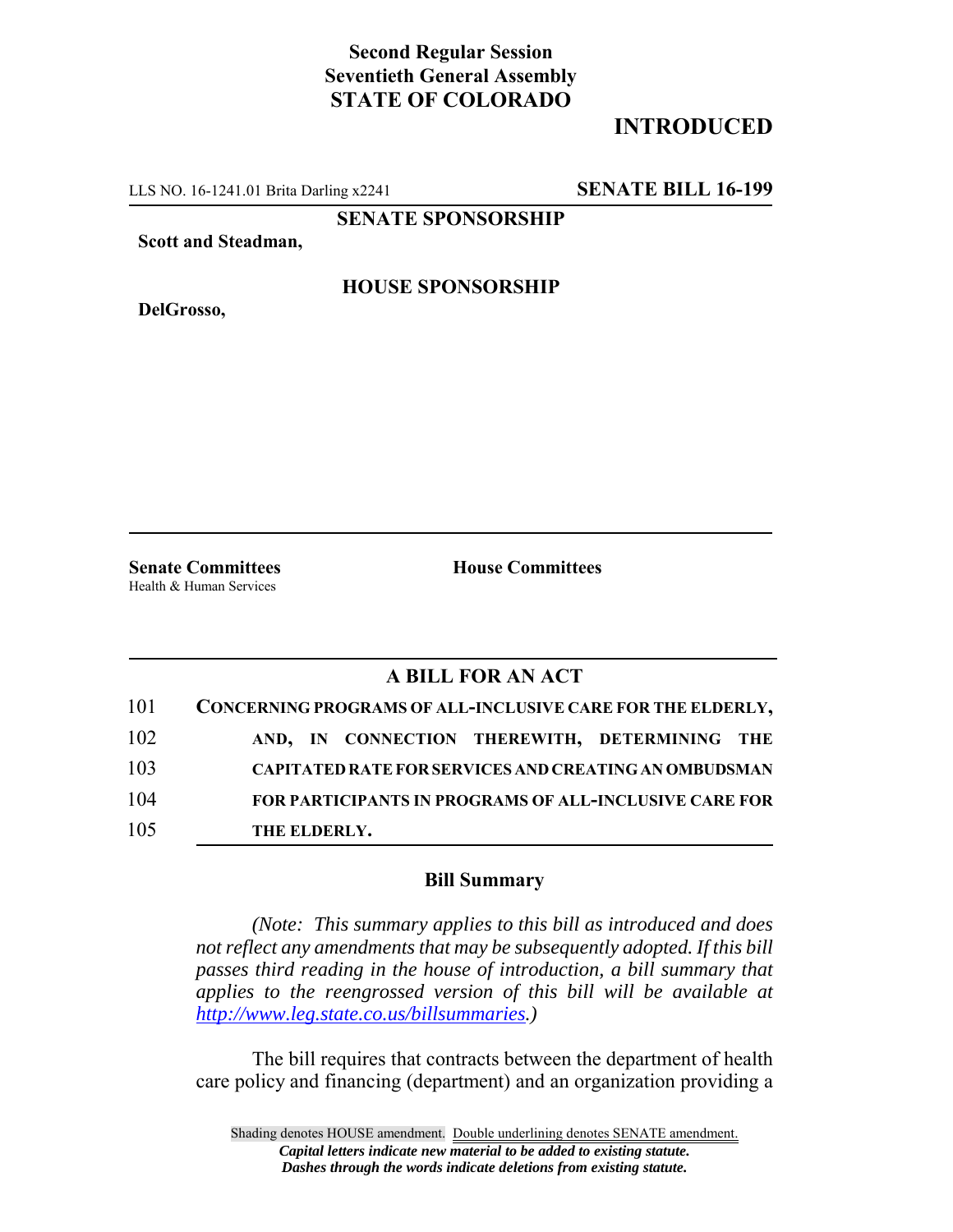program of all-inclusive care for the elderly (PACE) include the negotiated monthly capitated rate for services. The rate must be less than the amount that would have been paid under the medicaid state plan if the PACE participants were not enrolled in a PACE program.

The department shall participate with Colorado PACE organizations to develop an actuarially sound upper payment limit methodology that meets conditions stated in the bill. The department shall provide data relevant to computing the upper payment limit, and the computation shall be made with the assistance of an actuary.

Until the upper payment limit methodology is developed and adopted in medical services board rules, the percentage of the upper payment limit used to calculate the monthly capitated rate shall not be less than the percentage negotiated for the 2016-17 state fiscal year.

The bill creates the state PACE ombudsman (ombudsman) in the state long-term care ombudsman program. Each PACE program shall post a notice informing PACE participants of the existence of and contact information for the ombudsman. The ombudsman shall have immediate access to a PACE program or facility and to PACE participants for the purposes of carrying out the duties of the ombudsman.

The bill includes a civil penalty for willful interference with the ombudsman and for retaliation against a PACE participant or other person or entity contacting the ombudsman.

The bill sets forth the duties of the ombudsman, including, among others, establishing statewide policies and procedures to identify, investigate, and seek the resolution or referral of complaints made by or on behalf of a PACE participant related to any action, inaction, or decision of a PACE organization that may adversely affect the health, safety, welfare, or rights of the PACE participant.

4 **25.5-5-412. Program of all-inclusive care for the elderly -**

- 5 **legislative declaration services eligibility rules definitions -**
- 6 **repeal.** (7) For purposes of this section:
- 7 (d) "UPPER PAYMENT LIMIT" MEANS A FEDERAL UPPER PAYMENT
- 8 LIMIT ON THE AMOUNT OF THE MEDICAID PAYMENT FOR WHICH FEDERAL
- 9 FINANCIAL PARTICIPATION IS AVAILABLE FOR A CLASS OF SERVICES AND A

<sup>1</sup> *Be it enacted by the General Assembly of the State of Colorado:*

<sup>2</sup> **SECTION 1.** In Colorado Revised Statutes, 25.5-5-412, **amend**

<sup>3</sup> (12); and **add** (7) (d) as follows: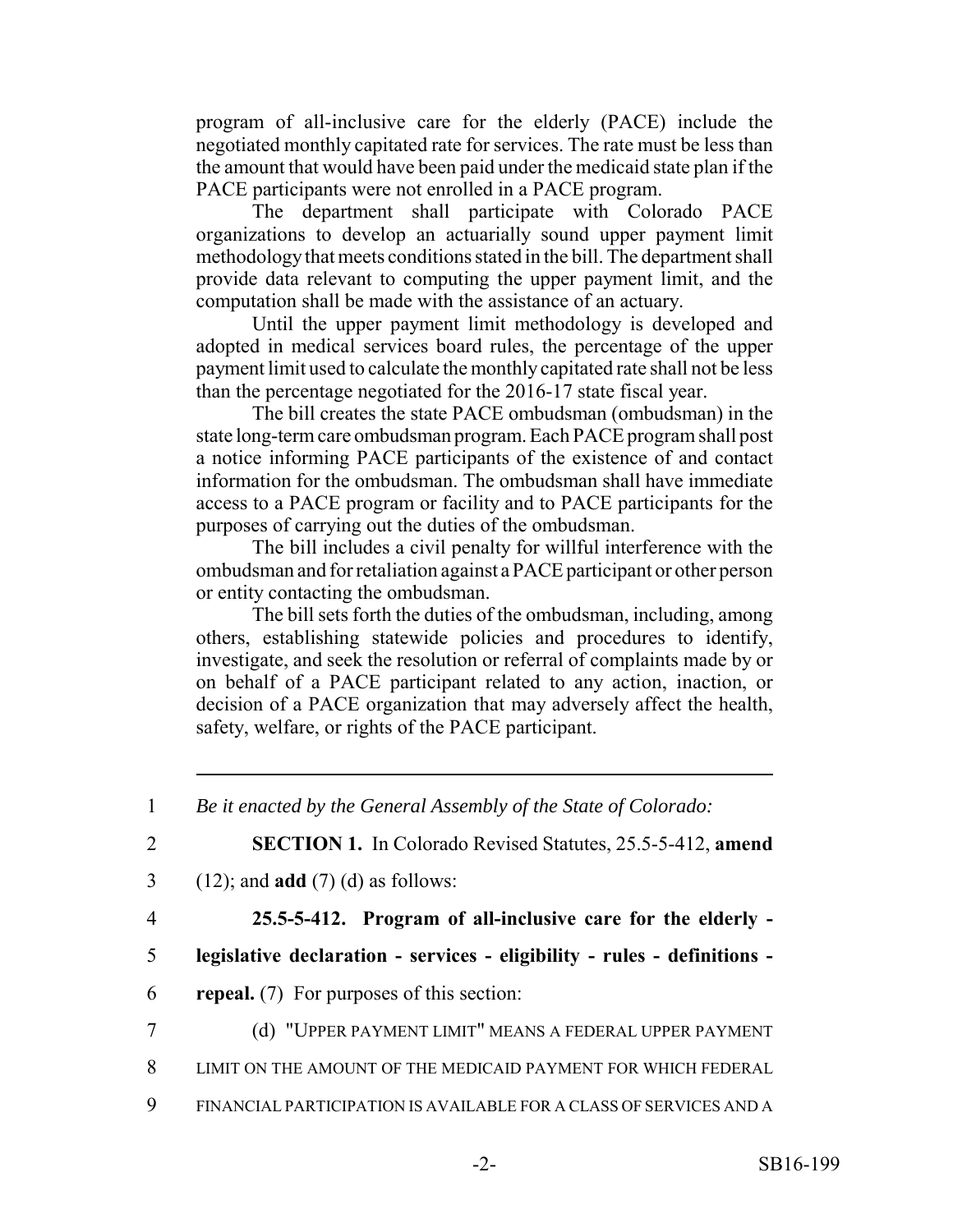CLASS OF HEALTH CARE PROVIDERS, AS SPECIFIED IN 42 CFR 447.

 (12) (a) The general assembly shall make appropriations to the state department to fund services under this section provided at a monthly capitated rate. The state department shall annually renegotiate a monthly capitated rate for the contracted services.

(b) Repealed.

 (c) THE MONTHLY CAPITATED RATE NEGOTIATED WITH THE STATE DEPARTMENT SHALL BE INCLUDED IN THE CONTRACT WITH THE PACE ORGANIZATION AND MUST BE BASED UPON A PROSPECTIVE MONTHLY CAPITATION PAYMENT TO A PACE ORGANIZATION FOR A MEDICAID PARTICIPANT ENROLLED IN A PACE PROGRAM THAT IS LESS THAN WHAT WOULD OTHERWISE HAVE BEEN PAID UNDER THE STATE MEDICAID PLAN IF 13 THE PARTICIPANT WERE NOT ENROLLED IN THE PACE PROGRAM.

 (d) THE STATE DEPARTMENT SHALL PARTICIPATE WITH COLORADO PACE ORGANIZATIONS TO DEVELOP AN ACTUARIALLY SOUND UPPER PAYMENT LIMIT METHODOLOGY THAT COMPLIES WITH FEDERAL LEGISLATION RELATING TO PACE ORGANIZATIONS AND ADDRESSES A PACE-COMPARABLE POPULATION AND EMPLOYS FUNCTIONAL, DIAGNOSTIC, AND OTHER INFORMATION ON THE PACE POPULATION AND 20 ITS SERVICE USE AND COST CHARACTERISTICS.

 (e) FOR PURPOSES OF COMPUTING THE UPPER PAYMENT LIMIT, THE STATE DEPARTMENT SHALL PROVIDE STATE LONG-TERM CARE OPTIONS DATA DESCRIBING THE HEALTH CHARACTERISTICS, FUNCTIONAL ACUITY, AND LONG-TERM SERVICES AND SUPPORTS NEEDS OF THE PACE-COMPARABLE POPULATION, AS WELL AS RELEVANT MEDICARE AND MEDICAID CLAIMS, COST, UTILIZATION, AND VITAL STATISTICS DATA NECESSARY FOR THE COMPUTATION. THE UPPER PAYMENT LIMIT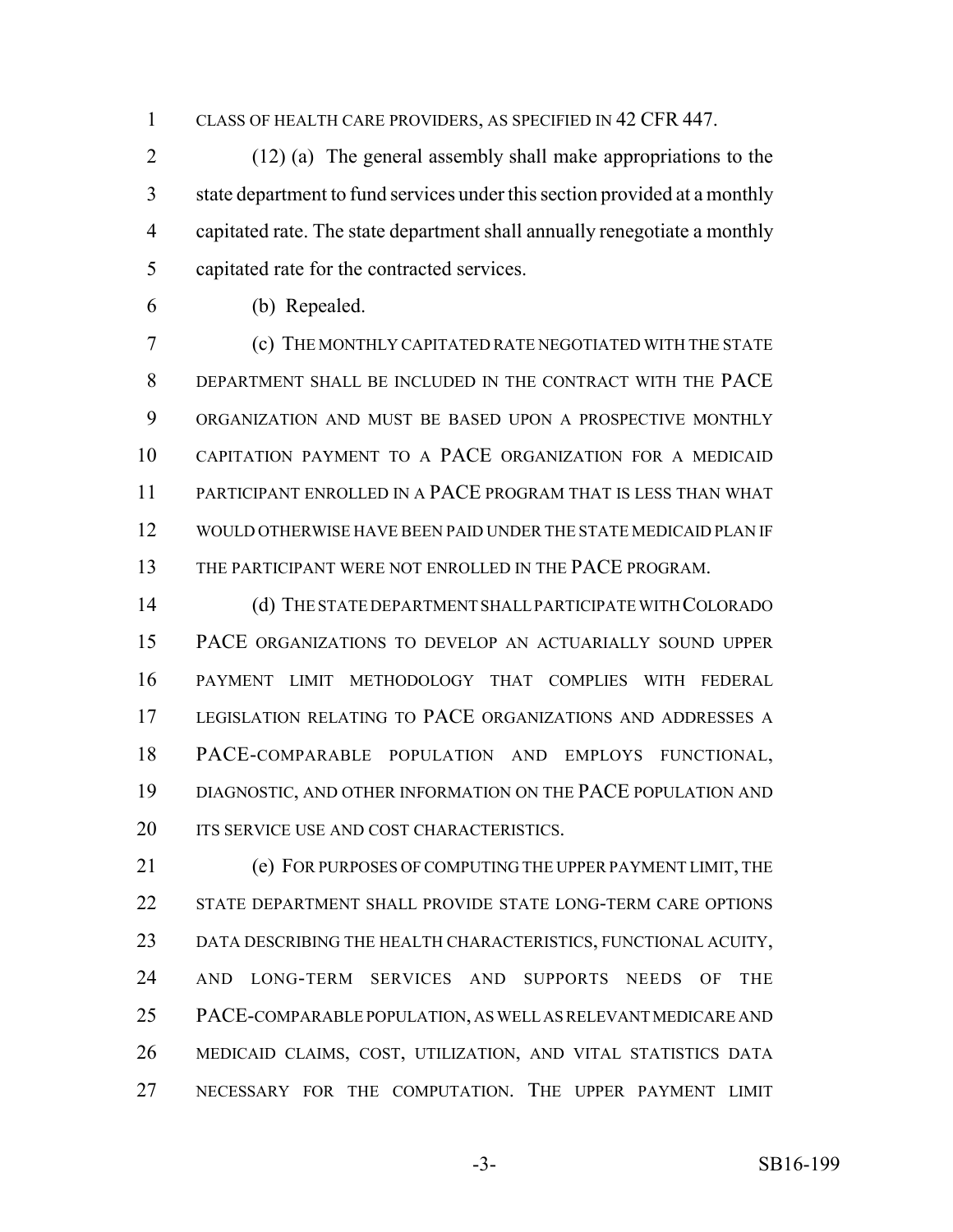METHODOLOGY MUST APPLY GRADE OF MEMBERSHIP METHODS TO CHARACTERIZE THE HEALTH DEFICIT STRUCTURE OF LONG-TERM SERVICES AND SUPPORTS POPULATIONS, DEMONSTRATING AN EMPIRICAL UPPER PAYMENT LIMIT. AN ACTUARY EXPERIENCED IN THESE METHODS SHALL ASSIST WITH THE COMPUTATION.

 (f) (I) UNTIL THE UPPER PAYMENT LIMIT METHODOLOGY IS DEVELOPED PURSUANT TO PARAGRAPH (d) OF THIS SUBSECTION (12) AND ADOPTED IN STATE BOARD RULES, THE PERCENTAGE OF THE UPPER PAYMENT LIMIT USED TO CALCULATE THE MONTHLY CAPITATED RATE SHALL NOT BE LESS THAN THE PERCENTAGE NEGOTIATED BY THE STATE 11 DEPARTMENT WITH THE PACE ORGANIZATIONS FOR THE 2016-17 STATE FISCAL YEAR.

 (II) THIS PARAGRAPH (f) IS REPEALED, EFFECTIVE JULY 1 OF THE YEAR FOLLOWING THE YEAR IN WHICH THE STATE BOARD NOTIFIES THE REVISOR OF STATUTES THAT THE STATE BOARD HAS ADOPTED RULES RELATING TO THE UPPER PAYMENT LIMIT METHODOLOGY DEVELOPED 17 PURSUANT TO PARAGRAPH (d) OF THIS SUBSECTION (12).

 **SECTION 2.** In Colorado Revised Statutes, 26-11.5-102, **amend** (2) as follows:

 **26-11.5-102. Legislative declaration.** (2) The general assembly finds, determines, and declares that it is the public policy of this state to encourage community contact and involvement with patients, residents, and clients of long-term care facilities AND PACE PROGRAMS.

 **SECTION 3.** In Colorado Revised Statutes, 26-11.5-103, **add** (5.3), (5.5), and (8) as follows:

 **26-11.5-103. Definitions.** As used in this article, unless the context otherwise requires: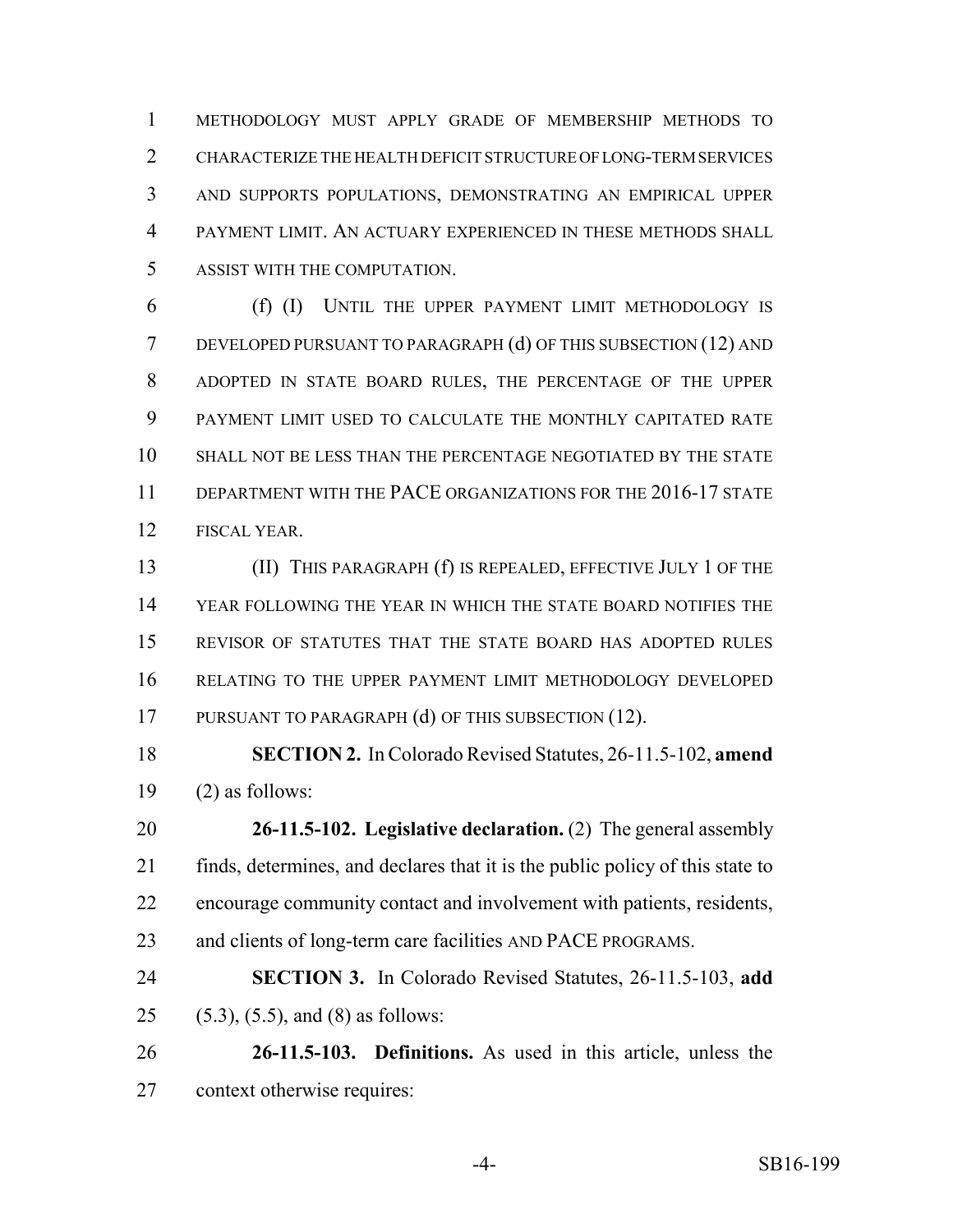(5.3) "PACE" MEANS A NONPROFIT OR FOR-PROFIT PROGRAM OF ALL-INCLUSIVE CARE FOR THE ELDERLY OPERATED PURSUANT TO SECTION 25.5-5-412, C.R.S.

 (5.5) "PACE PARTICIPANT" MEANS ANY INDIVIDUAL WHO IS A CURRENT OR PROSPECTIVE OR FORMER PATIENT OR CLIENT OF ANY PACE PROGRAM IN THE STATE.

 (8) "STATE PACE OMBUDSMAN" MEANS THE PERSON DESIGNATED TO IMPLEMENT THE DUTIES AND FUNCTIONS REQUIRED PURSUANT TO **SECTION 26-11.5-113.** 

 **SECTION 4.** In Colorado Revised Statutes, 26-11.5-104, **add** (4) as follows:

 **26-11.5-104. Creation of state long-term care ombudsman program - state PACE ombudsman.** (4) A STATE PACE OMBUDSMAN IS ESTABLISHED IN THE STATE LONG-TERM CARE OMBUDSMAN PROGRAM 15 TO CARRY OUT THE DUTIES SET FORTH IN SECTION 26-11.5-113.

 **SECTION 5.** In Colorado Revised Statutes, 26-11.5-107, **add** (3) as follows:

 **26-11.5-107. Notice of ombudsman services.** (3) EVERY PACE PROGRAM SHALL POST IN A CONSPICUOUS PLACE AT ALL PACE FACILITIES A NOTICE WITH THE NAME, ADDRESS, AND PHONE NUMBER OF THE PACE 21 OMBUDSMAN, OR HIS OR HER DESIGNEE. THE STATE PACE OMBUDSMAN 22 SHALL PROVIDE THE NOTICE TO BE POSTED BY THE PACE PROGRAM.

 **SECTION 6.** In Colorado Revised Statutes, 26-11.5-108, **amend** (2); and **add** (2.5) as follows:

 **26-11.5-108. Access to facility - residents - records - confidentiality.** (2) In performing ombudsman duties and functions in accordance with this article an ombudsman shall have access to review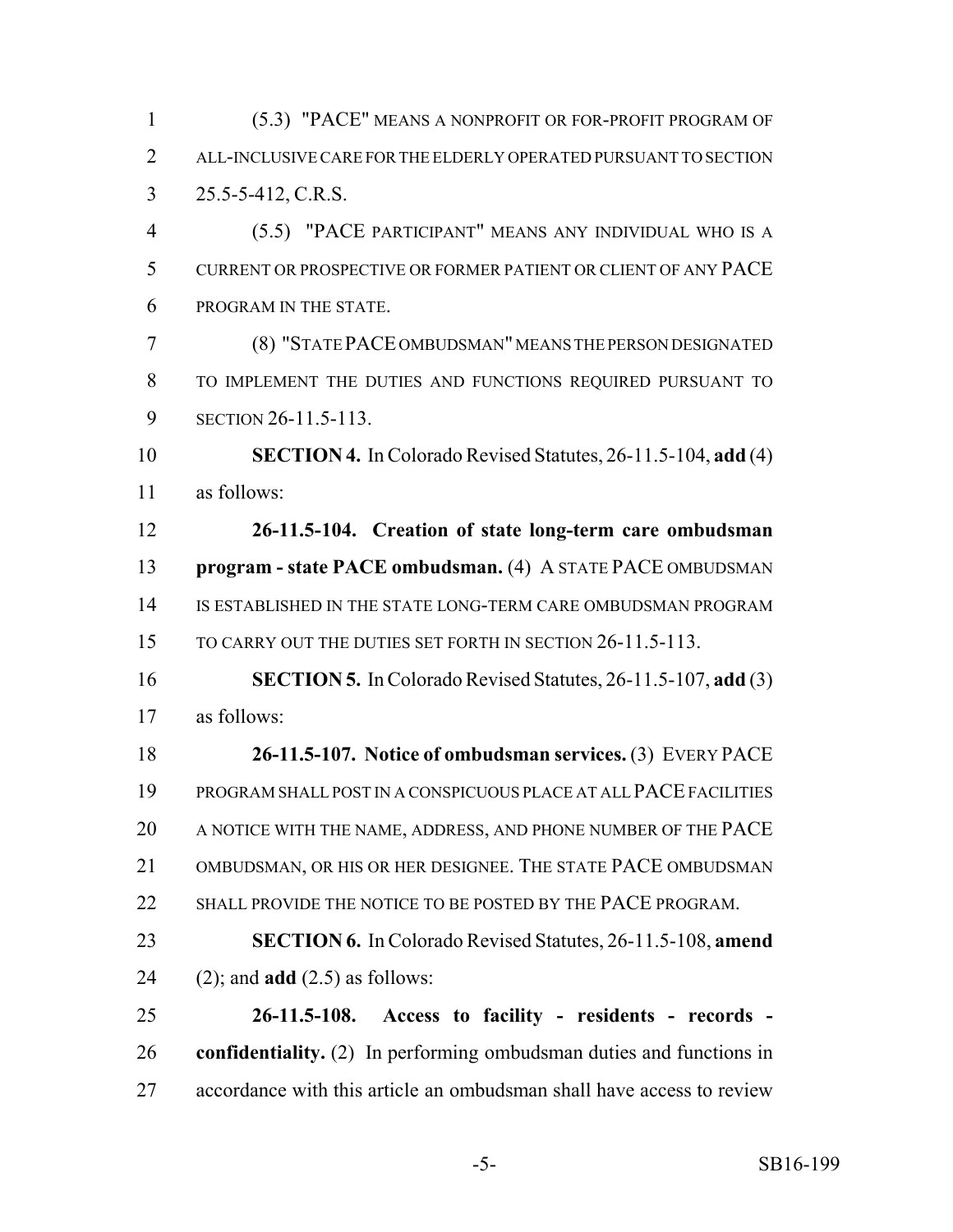the medical and social records of a resident eligible for ombudsman services pursuant to this article, provided the resident has consented to such review. In the event consent to such review is not available because the resident is incapable of consenting and has no guardian to provide 5 such consent, inspection of such THE records may be made INSPECTED by the state long-term care ombudsman OR THE STATE PACE OMBUDSMAN.

 (2.5) AN OMBUDSMAN, UPON PRESENTING A STATE PACE OMBUDSMAN IDENTIFICATION CARD, SHALL HAVE IMMEDIATE ACCESS TO A PACE PROGRAM OR FACILITY AND TO ITS PACE PARTICIPANTS FOR THE PURPOSES OF EFFECTIVELY CARRYING OUT THE PROVISIONS OF THIS ARTICLE.

 **SECTION 7.** In Colorado Revised Statutes, 26-11.5-109, **amend** (4) (a); and **add** (2) (c) and (2) (d) as follows:

 **26-11.5-109. Interference with ombudsmen prohibited - civil penalty.** (2) No person shall take any discriminatory, disciplinary, or retaliatory action against the following individuals for any communication with an ombudsman or for any information provided in good faith to the office in carrying out its duties and responsibilities under this article:

(c) ANY PACE PARTICIPANT; OR

20 (d) ANY OFFICER OR EMPLOYEE OF A PROGRAM, ORGANIZATION, FACILITY, OR GOVERNMENTAL AGENCY PROVIDING SERVICES TO PACE PARTICIPANTS.

23 (4) (a) Any person listed in paragraphs (a),  $\text{and}$  (b), (c), AND (d) of subsection (2) of this section, or any person acting on such person's behalf, including the state or a local ombudsman, may file a complaint with the department of human services against any person who violates 27 subsection (1) or (2) of this section. The said department shall investigate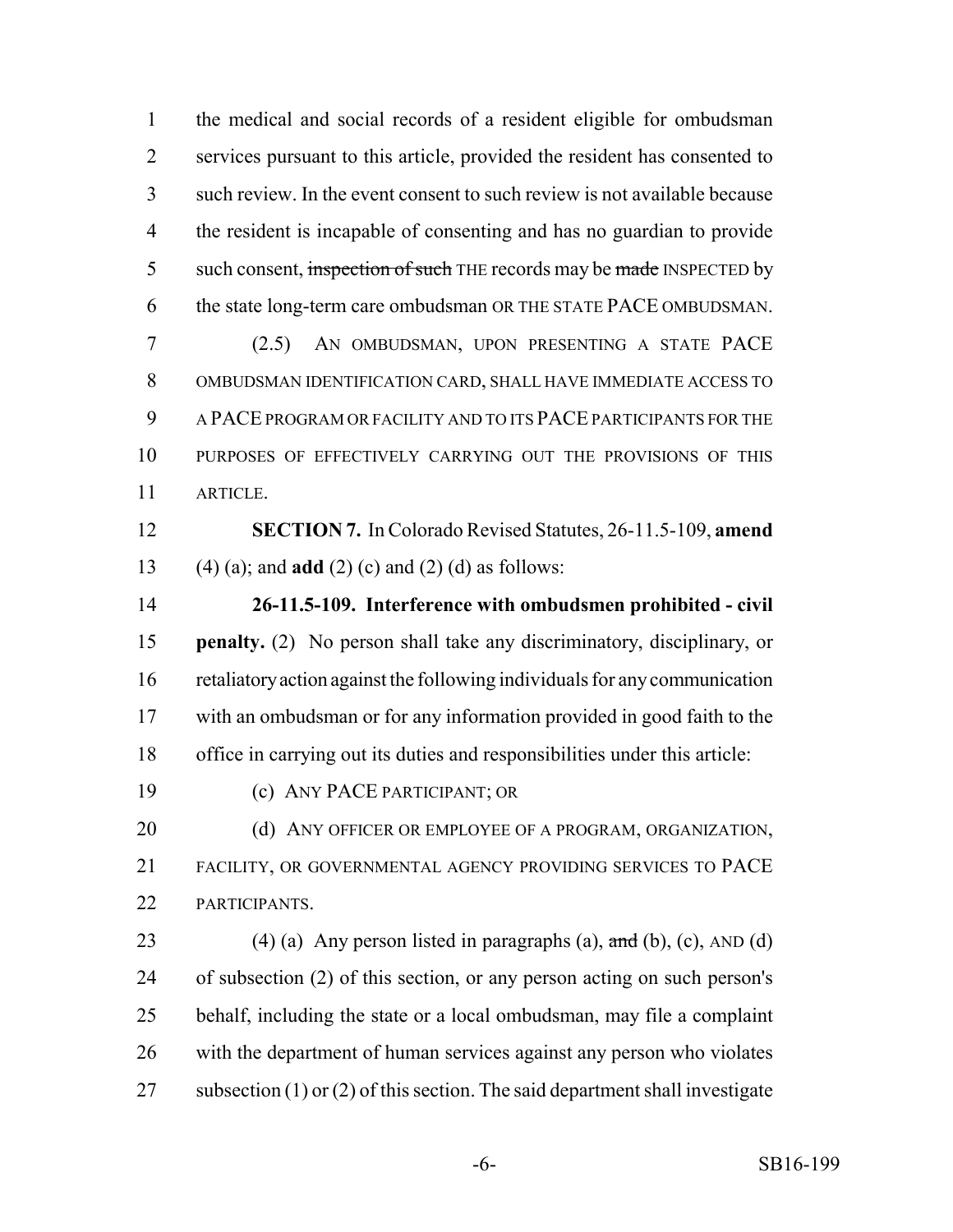such a complaint and, if there is sufficient evidence of a violation, shall be authorized to assess, enforce, and collect the appropriate penalty set forth in subsection (3) of this section.

 **SECTION 8.** In Colorado Revised Statutes, 26-11.5-111, **amend** 5 (1) (a) and (1) (c) as follows:

 **26-11.5-111. Duties of state department.** (1) In order to implement the provisions of this article, the state department shall carry out the following duties:

 (a) Establish a statewide uniform reporting system to collect and analyze data relating to complaints and conditions in long-term care facilities for the purpose of identifying and resolving significant 12 problems, with specific provision for the submission of such data on a regular basis to the state agency responsible for licensing or certifying 14 long-term care facilities AND PACE ORGANIZATIONS;

 (c) Ensure that no individual INDIVIDUALS involved in the 16 designation of the state long-term care ombudsman nor AND THE STATE PACE OMBUDSMAN, AND any officer, employee, or volunteer of the 18 statewide program in performing ombudsman functions, is subject to any DO NOT HAVE A conflict of interest;

 **SECTION 9.** In Colorado Revised Statutes, **add** 26-11.5-113 as follows:

 **26-11.5-113. Duties of state PACE ombudsman.** (1) THE STATE PACE OMBUDSMAN HAS THE FOLLOWING DUTIES AND FUNCTIONS:

 (a) ESTABLISH STATEWIDE POLICIES AND PROCEDURES TO IDENTIFY, INVESTIGATE, AND SEEK THE RESOLUTION OR REFERRAL OF 26 COMPLAINTS MADE BY OR ON BEHALF OF A PACE PARTICIPANT RELATED TO ANY ACTION, INACTION, OR DECISION OF ANY PACE ORGANIZATION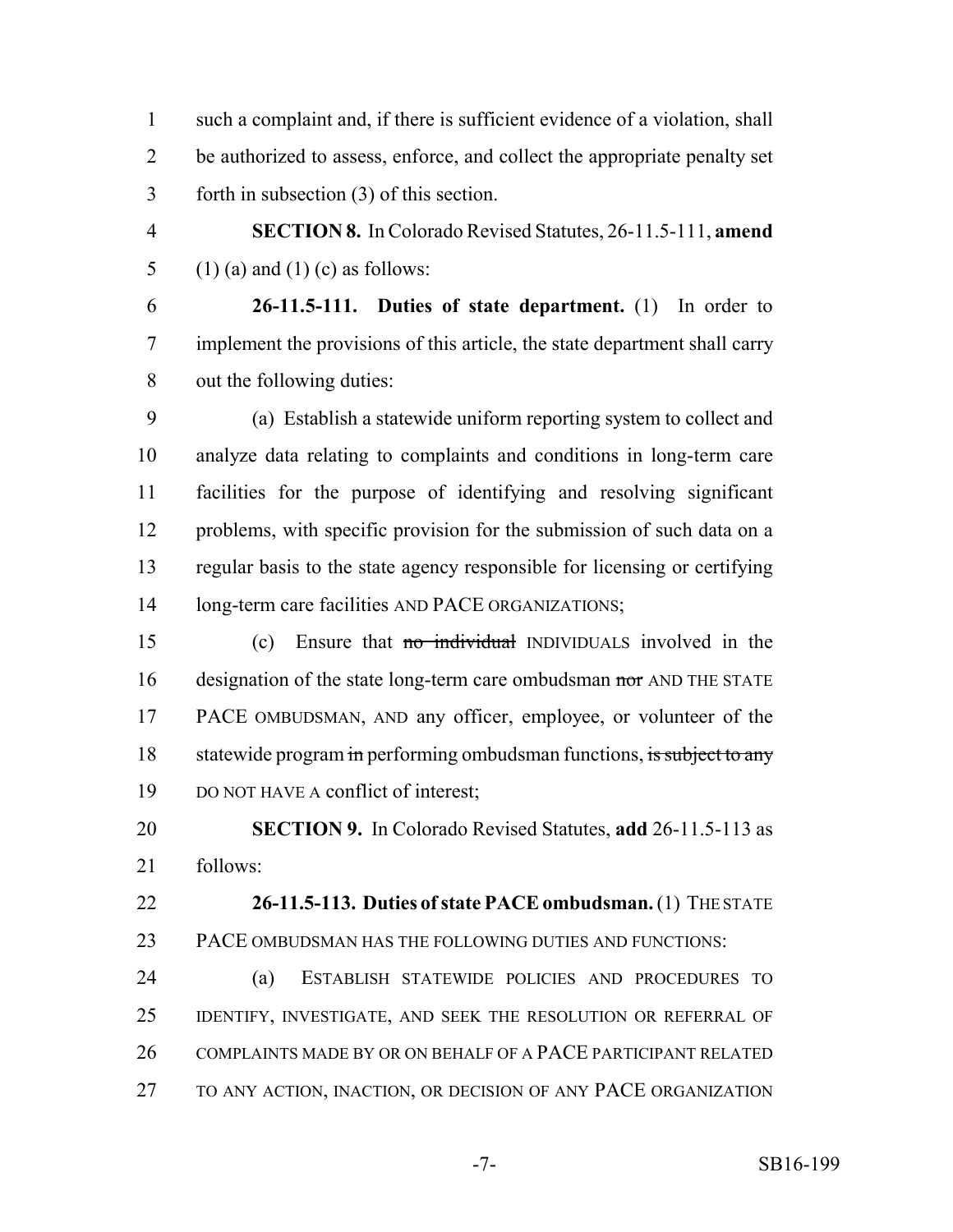THAT MAY ADVERSELY AFFECT THE HEALTH, SAFETY, WELFARE, OR RIGHTS OF THE PACE PARTICIPANT;

 (b) PROVIDE TRAINING AND TECHNICAL ASSISTANCE TO PACE ORGANIZATIONS AND THEIR EMPLOYEES;

 (c) ESTABLISH PROCEDURES TO ANALYZE AND MONITOR THE DEVELOPMENT AND IMPLEMENTATION OF FEDERAL, STATE, AND LOCAL LAWS, REGULATIONS, AND POLICIES WITH RESPECT TO PACE SERVICES AND PROGRAMS OR FACILITIES. ON THE BASIS OF THE ANALYSIS AND MONITORING, THE STATE PACE OMBUDSMAN SHALL RECOMMEND TO THE APPROPRIATE GOVERNING BODY CHANGES TO LAWS, REGULATIONS, AND POLICIES.

12 (d) PREPARE A NOTICE INFORMING PACE PARTICIPANTS OF THE EXISTENCE OF A STATE PACE OMBUDSMAN AND THE DUTIES OF THE STATE PACE OMBUDSMAN FOR POSTING AT ALL PACE PROGRAMS AND FACILITIES.

 (2) THE POLICIES AND PROCEDURES ADOPTED PURSUANT TO PARAGRAPH (a) OF SUBSECTION (1) OF THIS SECTION MAY BE APPLIED TO COMPLAINTS BY OR ON BEHALF OF PACE PARTICIPANTS WHERE THE PROVISION OF OMBUDSMAN SERVICES WILL EITHER BENEFIT OTHER PACE PARTICIPANTS ENROLLED IN THE SAME PACE PROGRAM THAT IS THE 21 SUBJECT OF THE COMPLAINT OR PACE PARTICIPANTS IN GENERAL, OR WHERE OMBUDSMAN SERVICE IS THE ONLY VIABLE AVENUE OF ASSISTANCE AVAILABLE TO THE PACE PARTICIPANT AND THE OMBUDSMAN SERVICE WILL NOT SIGNIFICANTLY DIMINISH THE PACE ORGANIZATION'S EFFORTS ON BEHALF OF THE PARTICIPANTS.

26 (2) IN ADDITION TO THE DUTIES AND FUNCTIONS SET FORTH IN 27 SUBSECTIONS (1) AND (2) OF THIS SECTION, THE STATE PACE OMBUDSMAN